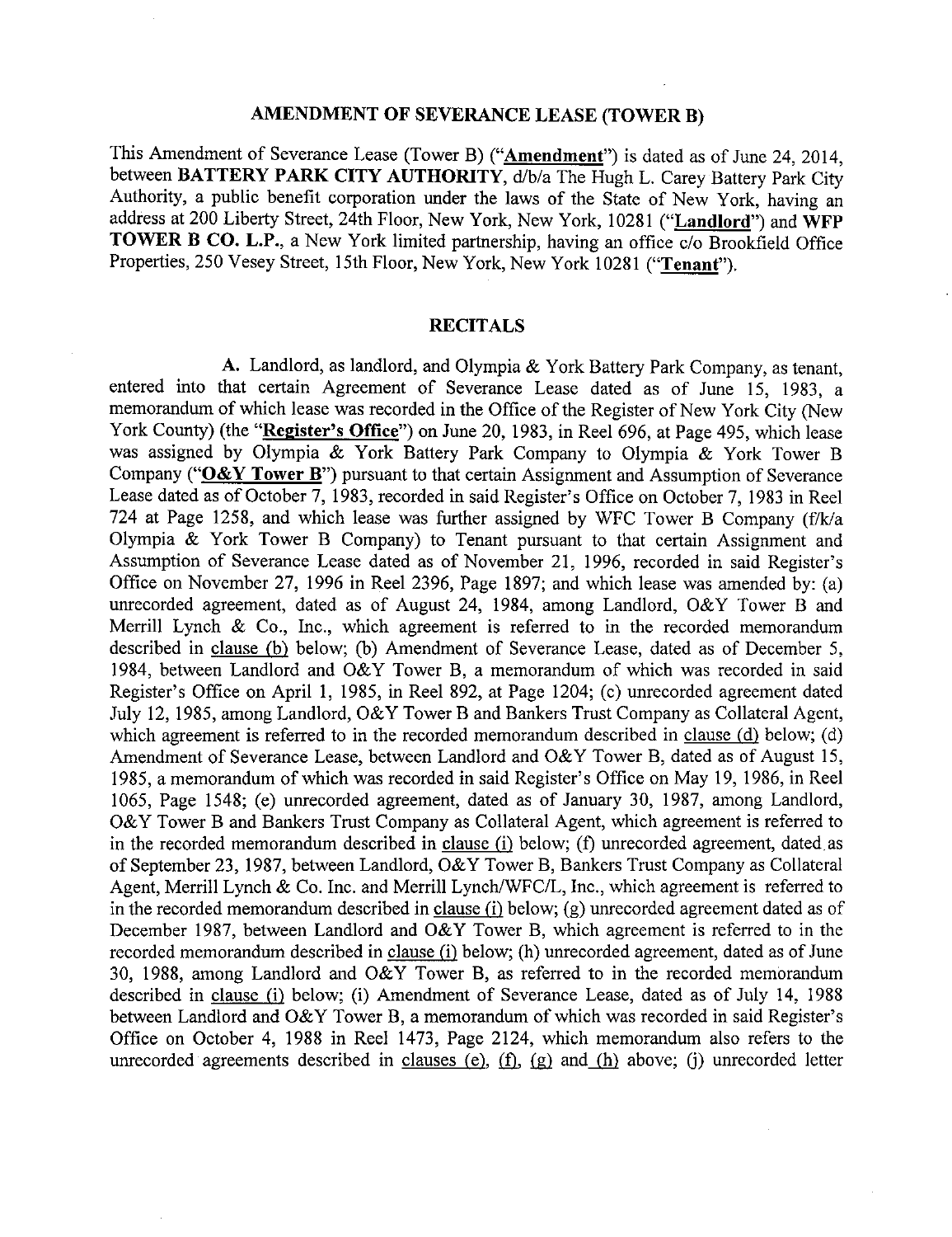agreement dated December 14, 1988 between Banker's Trust Company as Collateral Agent, Landlord and O&Y Tower B; (k) Amendment to Development Guidelines, dated as of February 29, 2012, made by and between Brookfield Properties One WFC Co. LLC, Tenant, WFP Tower D Co. L.P., American Express Company, Landlord, Merrill Lynch, Pierce, Fenner & Smith Incorporated and Merrill Lynch/WFC/L, Inc.; (1) Amendment of Severance Lease (Tower B), dated as of June 29, 2012 made by and between Landlord and Tenant; (m) Amendment of Severance Lease (Tower B) dated as of May 29, 2013 between Landlord and Tenant; (n) Amendment of Severance *Lease* (Tower B) dated as of May 30, 2013 between Landlord and Tenant, a memorandum of which was recorded in said Register's Office CRFN 2013000273272 on June 10, 2013, which memorandum also refers to the unrecorded agreements described in clauses (j), (k), (1) and (m) above; (o) Amendment of Severance Lease (Tower B) dated as of September 27, 2013 and (p) Amendment of Severance Lease (Tower B) dated as of February 6, 2014 between Landlord and Tenant, a memorandum of which was submitted for recording in said Register's Office, which memorandum also refers to the unrecorded agreement described in clause (o) above (as so assigned, amended and otherwise modified, the "Original *Lease"),* pursuant to which *Landlord* has leased to Tenant (i) the parcel of land known as Parcel B at the World Financial Center in Battery Park City, New York, New York, and (ii) the buildings and improvements constructed on said parcel of land (collectively, "Building B"); and

B. In connection with the subleasing and redevelopment of Building B, Landlord and Tenant desire that (x) Tenant receive certain benefits, in the form of reduced Base Rent (as such term is defined in the Original Lease) and (y) certain restrictions regarding retail usage be modified. Accordingly, Landlord and Tenant now desire to further amend the Original Lease as more particularly set forth in this Amendment.

ACCORDINGLY, in consideration of the foregoing and other good and valuable consideration, the receipt and sufficiency of which are hereby acknowledged, Landlord and Tenant agree as follows:

1. Capitalized Terms/Definitions. All capitalized terms used in this Amendment which are not otherwise defined herein shall have the meanings ascribed to them in the Original Lease.

2. Permitted Retail Use. Section 1.12 of the Original Lease, the definition of"Board of Estimate Resolution," is hereby amended by (x) adding after the words "except that" the following "(A)" and (y) adding the following to the end thereof:

", (B) all references in Exhibit K to "10,000 square feet" shall now be references to "80,000 square feet," (C) all references in Exhibit K to "100,000 square feet" shall now be references to "142,000 square feet," (D) all references in Exhibit K to "283,000 square feet" shall now be references to "325,000 square feet" and (E) the provisions of Paragraph 1) of Exhibit K that provides that "retail space shall be distributed in a shallow linear configuration" shall be deleted therefrom."

3. Base Rent Reduction. Section 3.01(d) of the Original Lease is hereby amended (a) by adding at the beginning thereof the following paragraph heading "(i)" and (b) by adding the following to the end thereof: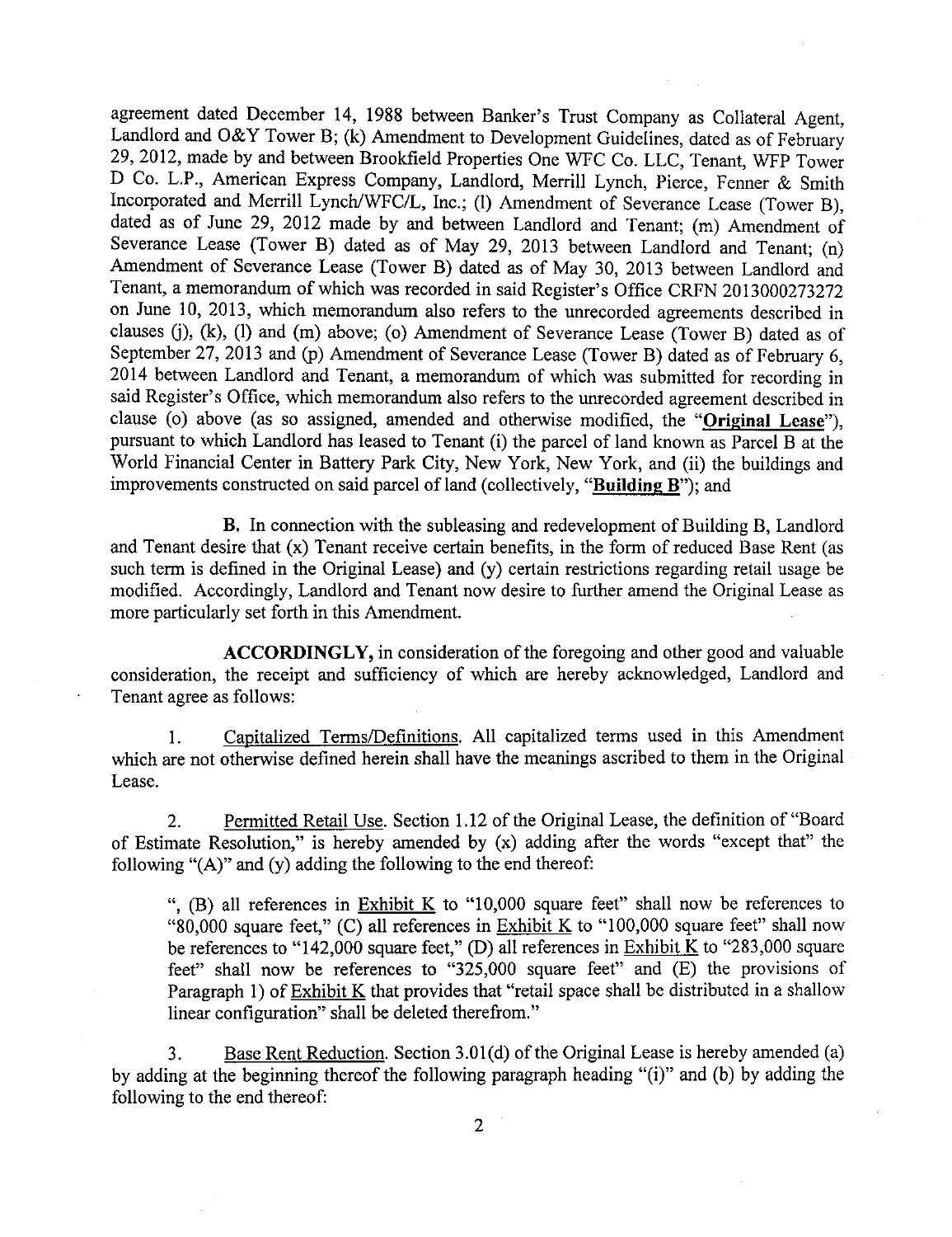"Notwithstanding the foregoing, subject to paragraph (iv) below, for each Benefit Year (as defined below) commencing on the Benefit Commencement Date (as defined below) and continuing through the end of the Benefit Year that ends on the date immediately preceding the tenth (10th) anniversary of the Benefit Commencement Date, Base Rent shall be reduced by an annual amount equal to One Million Dollars ( $$1,000,000$ ) and, accordingly, each monthly installment of the Base Rent Tenant owes Landlord during such Benefit Year shall be reduced by the sum of Eighty-Three Thousand Three Hundred Thirty-Three and 33/100 Dollars (\$83,333.33). Landlord's monthly invoice to Tenant for Base Rent shall reflect such reduction in Base Rent for each month during the period such reduction applies.

(ii) As used herein, the term "Benefit Commencement Date" shall mean April 1, 2016.

(iii) As used herein, the **term** "Benefit Year" shall mean each twelve-month period beginning **on the Benefit Commencement Date** and **on each anniversary** thereof.

(iv) The reduction in Base Rent described in paragraph (i) above shall only apply to any Benefit Year as to which Landlord delivers to Tenant, prior to the commencement of such Benefit Year, a written notice stating that it has received written notice from the New York State Urban Development Corporation doing business as Empire State Development (together with its successors and assigns, " $ESD$ ") either that  $(x)$  the Tenant shall be entitled to receive such reduction in Base Rent during such Benefit Year or (y) the requisite report of employment from the Tenant's Subtenant referred to in paragraph (v) below has been filed and reviewed. Any notice from Landlord to Tenant described above shall be accompanied by a copy of the ESD notice referenced above. Upon receipt by Landlord of the notice referenced above from ESD, Landlord agrees to promptly deliver its notice referenced above to Tenant, in any event no later than five (5) Business Days after its receipt of the notice referenced above from ESD."

(v) **After** the end of each Benefit Year in which Tenant timely receives a notice from Landlord as described in paragraph (iv) above, Tenant's chief financial officer (or other officer of Tenant or of a direct or indirect partner or member of Tenant who is authorized to act on behalf of Tenant with respect thereto) shall send a letter to Landlord, Attention: President and Chief Financial Officer, that the annual reduction in Base Rent for such Benefit Year has been passed through to Tenant's Subtenant that is entitled to receive such pass-through of the annual reduction in Base Rent received by Tenant under this Amendment pursuant to the terms of such Subtenant's Sublease.

4. Effect on Net Lease. Section 3.07 of the Original Lease is hereby amended by adding before the Section reference "3.03" in the first sentence thereof the following Section reference "3.01(d)".

5. Amendment to Retail Use Allocation. Section 23.04(ii) of the Original Lease is hereby amended by replacing the words "fifty-two thousand one hundred sixty-two (52,162) with the words "ninety-four thousand one hundred sixty-two (94,162)."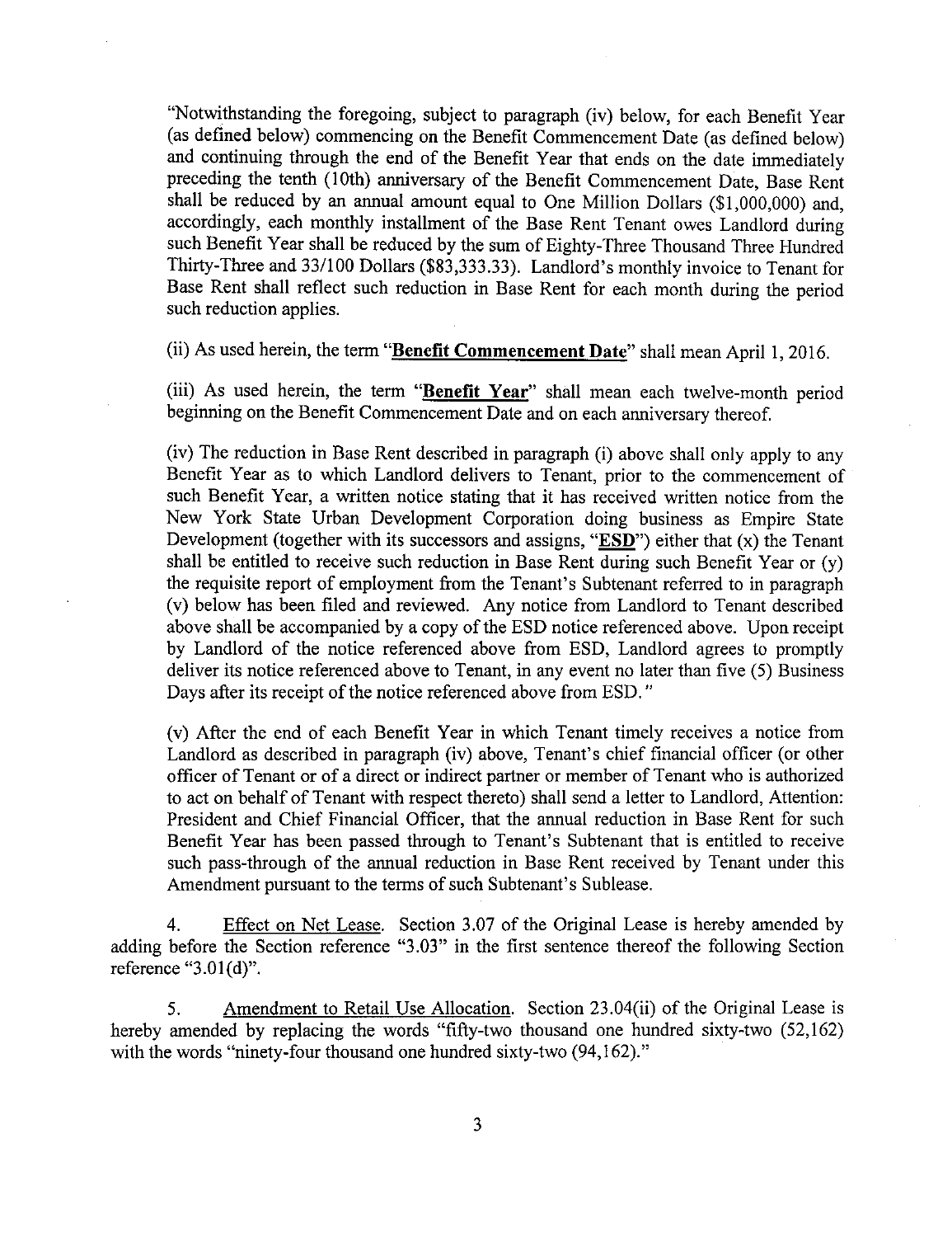6. Amendment to Development Guidelines. Attachment 3 of the Development Guidelines is hereby deleted in its entirety and replaced with Exhibit A annexed hereto. Attachment 5 of the Development Guidelines is hereby deleted in its entirety and replaced with Exhibit B annexed hereto.

### 7. Miscellaneous.

(a) Upon execution and delivery of this Amendment, this Amendment shall become part of the Lease and all references to the "Lease" shall mean the Original Lease, as amended by this Amendment, and all amendments, modifications, extensions and renewals thereof. The terms, provisions or conditions of the *Original* Lease are hereby ratified and shall remain in full force and effect, as modified hereby.

(b) The Section headings used in this Amendment are for convenience only, and are not to be used in determining the meaning of this Amendment or any part thereof.

(c) This Amendment contains the sole and entire understanding and agreement of the parties with respect to its entire subject matter and all prior negotiations, discussions, representations, agreements and understandings heretofore had among the parties with respect thereto are merged herein.

(d) This Amendment may be executed in duplicate counterparts, each of which shall be deemed an original and all of which, when taken together, shall constitute one and the same instrument.

(e) This Amendment shall bind and inure to the benefit of the parties hereto and their respective successors and permitted assigns under the Lease.

(f) A memorandum of this Amendment in form suitable for recording (and any other instruments required to record such memorandum) and reasonably acceptable to both Landlord and Tenant, shall be executed and filed at the request of Tenant, at Tenant's sole cost and expense.

[NO FURTHER TEXT ON THIS PAGE]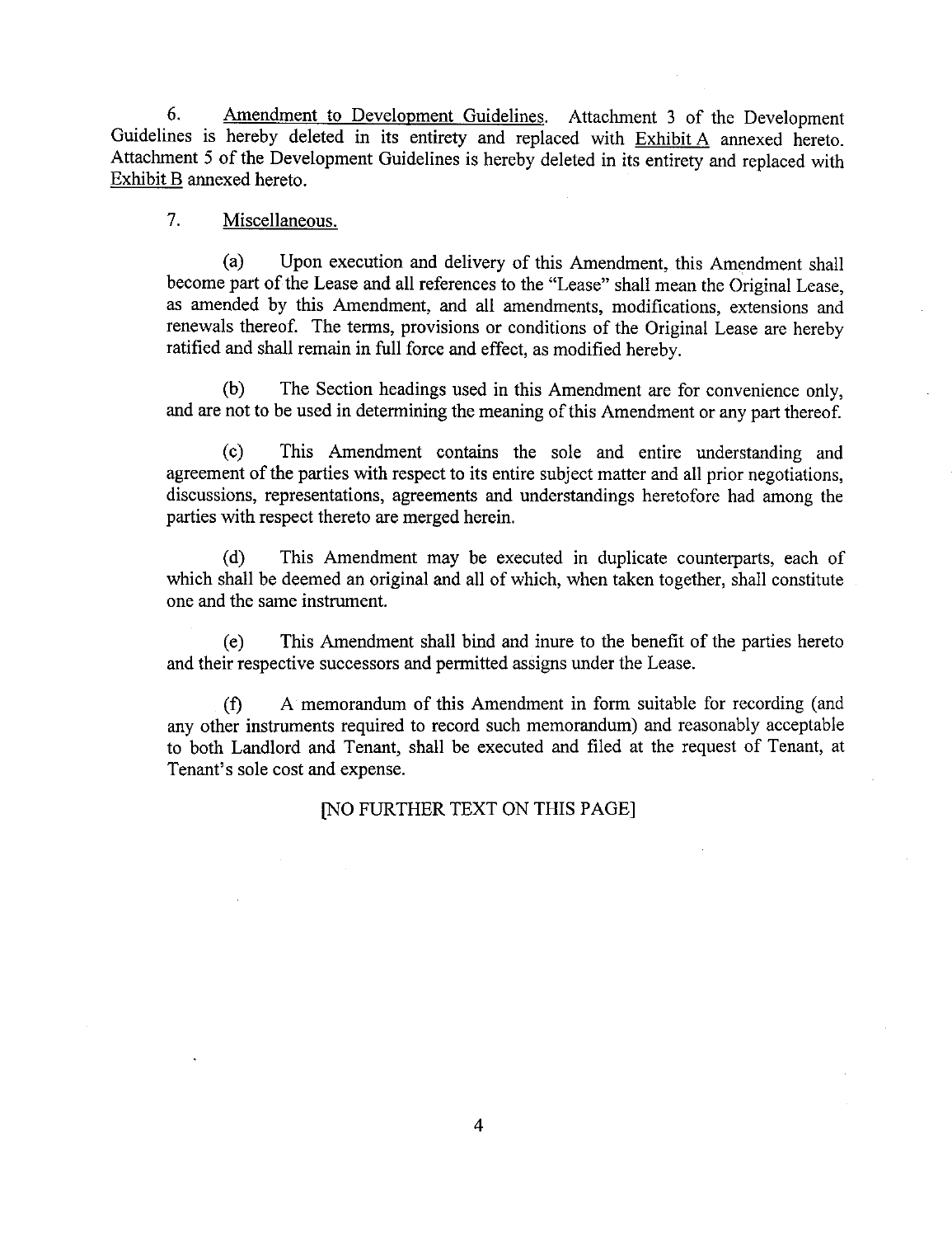IN WITNESS WHEREOF, Landlord and Tenant have executed this Amendment as of the date first above written.

## **LANDLORD:**

# **BATTERY** PARK CITY AUTHORITY,

d/b/a The Hugh L. Carey **Battery Park** City Authority, a public benefit corporation under the laws of the State of New York

 $By:$ 

Name: Shari C. Hyman Title: President & Chief Operating **Officer** 

#### **TENANT:**

WFP TOWER B **CO.** L.P., a New York limited partnership

By: WFP Tower B Co. G.P. LLC, its general partner

 $B\tilde{v}$ Name: Title: **RIIph** 5,Toussle **Vice** President, **Aliociitti** Counsel

AMENDMENT OF SEVERANCE LEASE (TOWER B)

 $\bar{a}$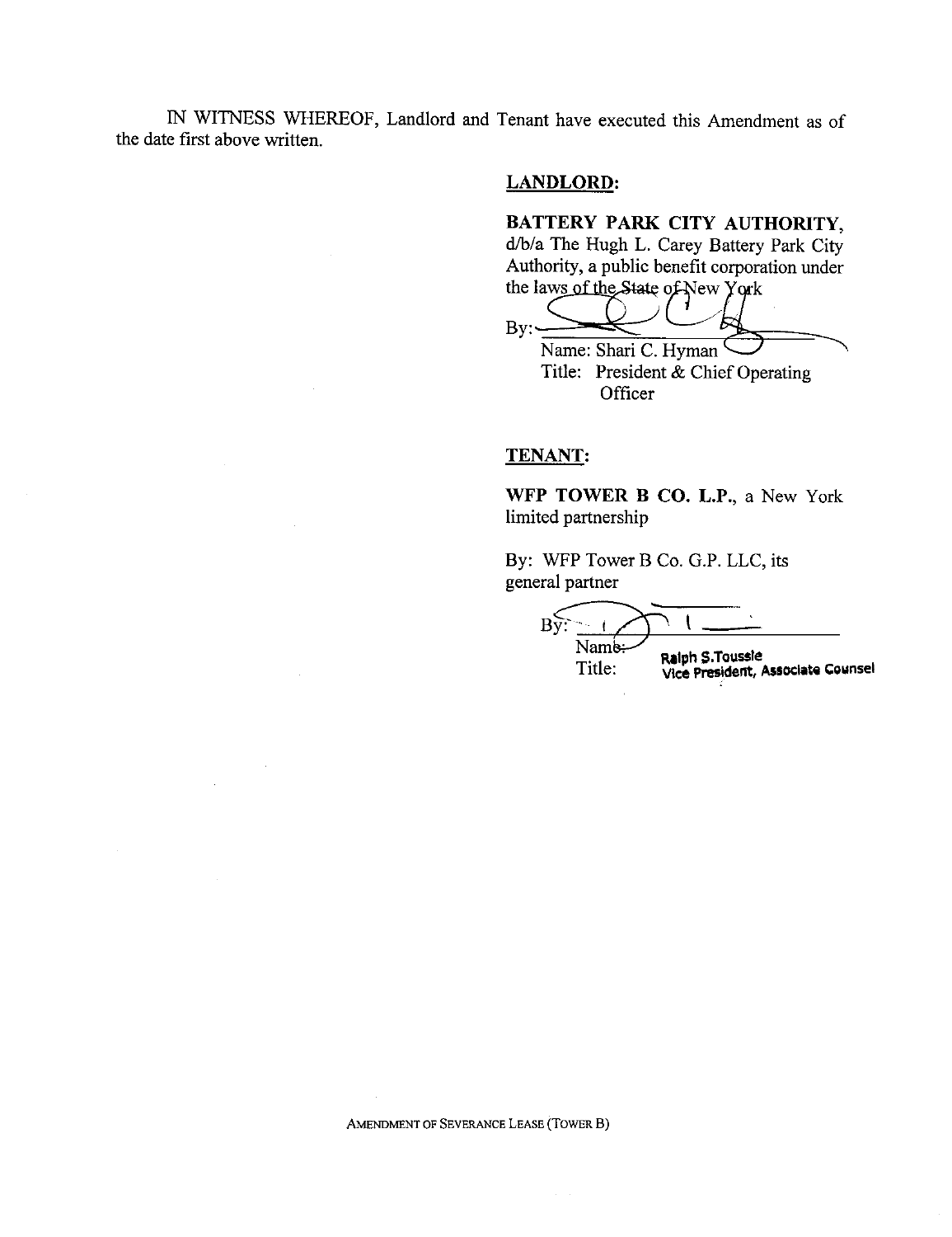